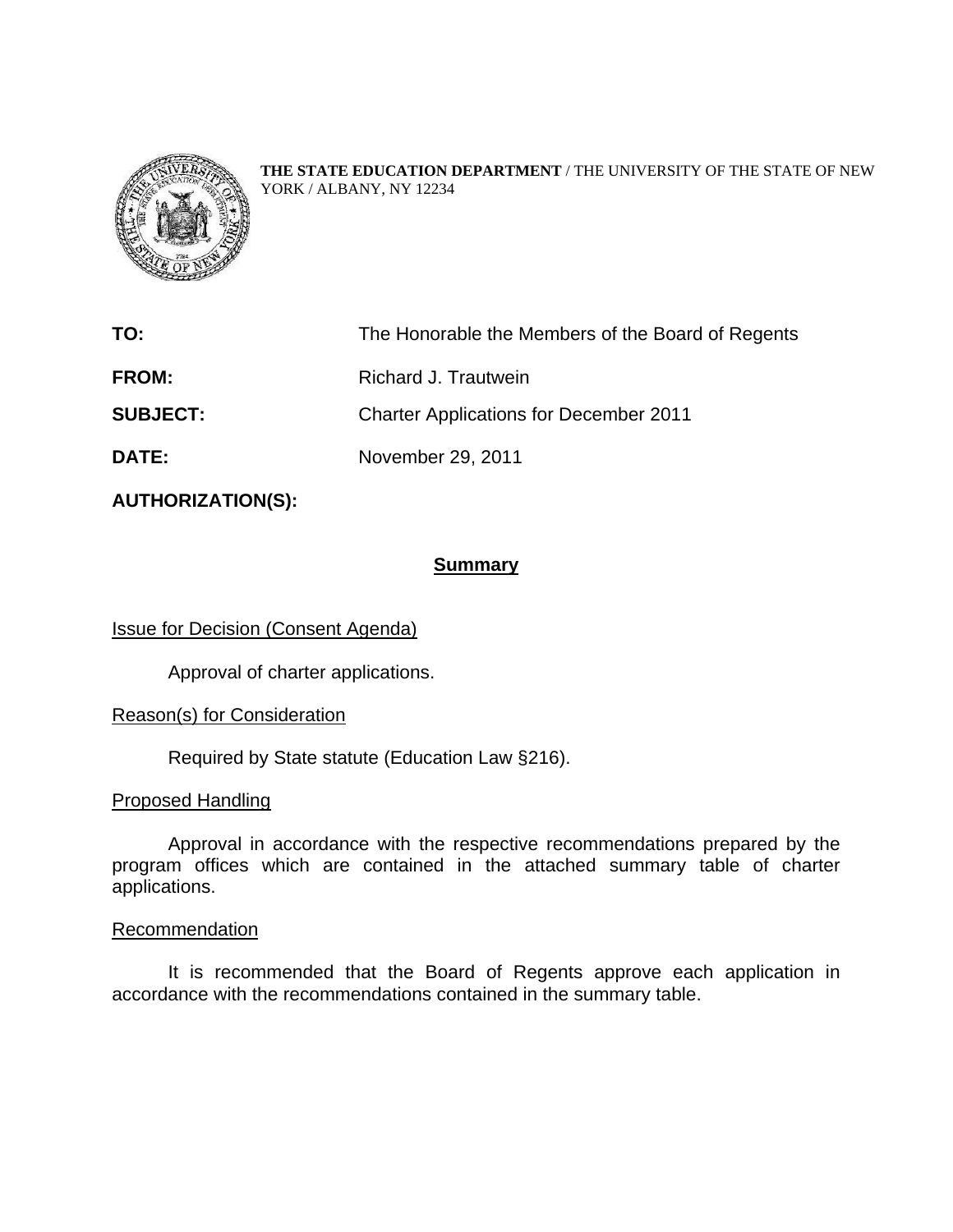# **Summary Table**

| <b>Name of Institution</b>                                                       | Program<br>Area | <b>County of</b><br>Location | <b>Description of Charter Action(s)</b>                                                                                                                                                                                                                                                         |
|----------------------------------------------------------------------------------|-----------------|------------------------------|-------------------------------------------------------------------------------------------------------------------------------------------------------------------------------------------------------------------------------------------------------------------------------------------------|
| Argyle Free Library                                                              | <b>CE</b>       | Washington                   | Amend charter to:<br>designate the library's service<br>area to be coterminous with the<br>Town of Argyle;<br>specify the number of trustees<br>to be not less than five nor<br>more than eleven;<br>designate the Commissioner<br>$\bullet$<br>agent for service;<br>and add IRS tax language. |
| <b>Bancroft Public</b><br>Library                                                | <b>CE</b>       | Washington                   | Grant a provisional charter for five<br>years in lieu of absolute charter.                                                                                                                                                                                                                      |
| Corfu Free Library                                                               | <b>CE</b>       | Genesee                      | Amend charter to specify the number<br>of trustees to be not less than five nor<br>more than fifteen.                                                                                                                                                                                           |
| <b>Cornelius Vanderbilt</b><br><b>Whitney Long Lake</b><br><b>Public Library</b> | <b>CE</b>       | Hamilton                     | Grant absolute charter in the first<br>instance.                                                                                                                                                                                                                                                |
| Duanesburg<br><b>Historical Society</b>                                          | <b>CE</b>       | Schenectady                  | Extend provisional charter for five<br>years.                                                                                                                                                                                                                                                   |
| <b>East Syracuse Free</b><br>Library                                             | <b>CE</b>       | Onondaga                     | Amend charter to:<br>designate the library's service<br>area to be coterminous with the<br>Village of East Syracuse;<br>specify the number of trustees<br>to be not less than five nor<br>more than fifteen;<br>designate the Commissioner<br>agent for service;<br>and add IRS tax language.   |
| Elizabethtown<br><b>Library Association</b>                                      | <b>CE</b>       | <b>Essex</b>                 | Amend charter to:<br>specify the number of trustees<br>to be not less than five nor<br>more than eleven;<br>and add complete IRS tax<br>language.                                                                                                                                               |
| <b>Fireboat Firefighter</b><br>Museum                                            | <b>CE</b>       | <b>New York</b>              | Grant provisional charter for five<br>years.                                                                                                                                                                                                                                                    |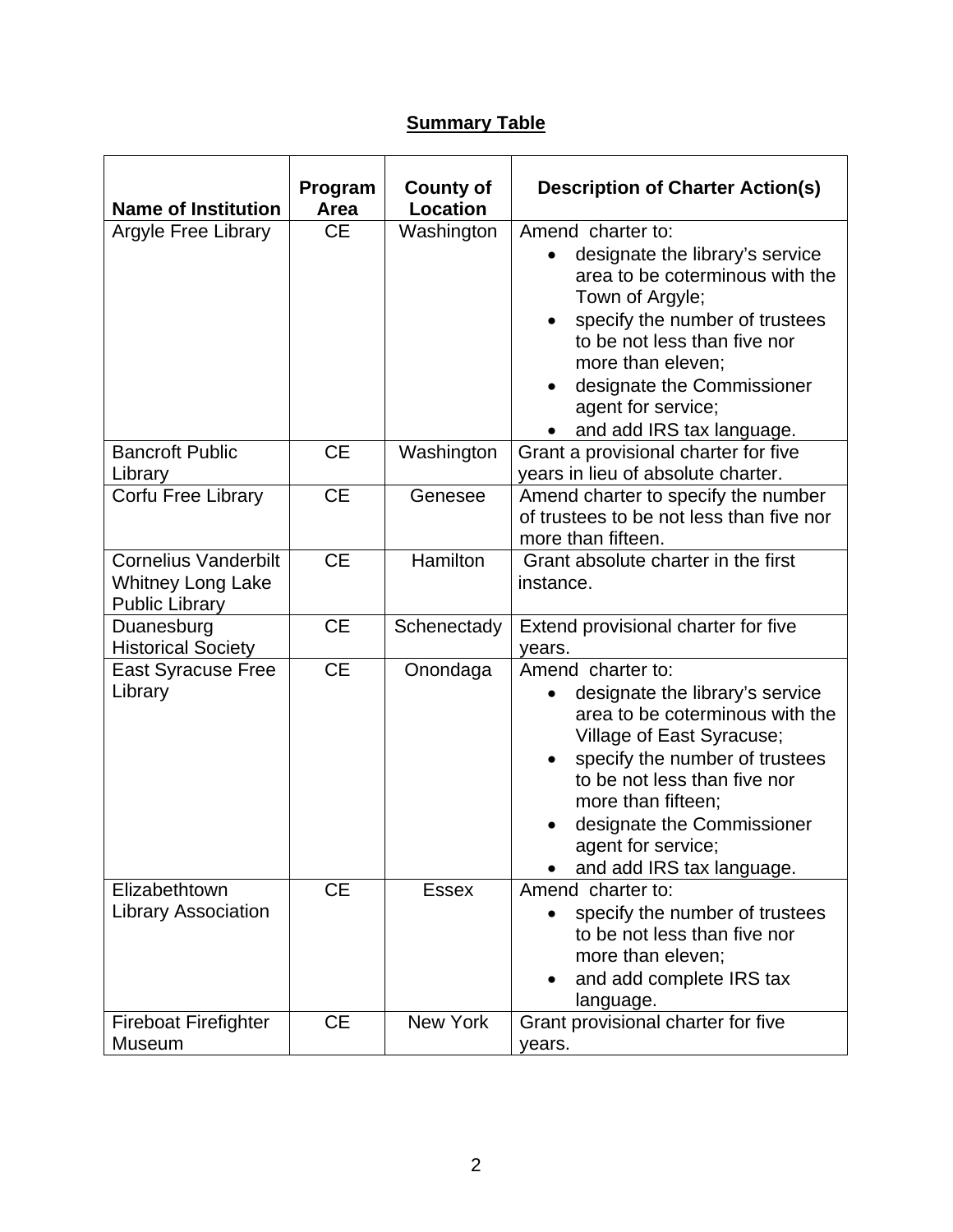| <b>Huguenot Historical</b><br>Society, New Paltz,<br>N.Y.         | <b>CE</b>    | <b>Ulster</b>   | Consent to filing of certificate of<br>assumed name "Historic Huguenot<br>Street".                                                                                                                    |
|-------------------------------------------------------------------|--------------|-----------------|-------------------------------------------------------------------------------------------------------------------------------------------------------------------------------------------------------|
| The Isamu Noguchi<br>Foundation and<br>Garden Museum              | <b>CE</b>    | Queens          | Extend provisional charter for five<br>years.                                                                                                                                                         |
| <b>Maxwell Memorial</b><br>Library                                | <b>CE</b>    | Onondaga        | Amend charter to:<br>specify the number of trustees<br>to be not less than five nor<br>more than fifteen;<br>and add complete IRS tax<br>language.                                                    |
| The Museum of<br><b>Public Relations</b>                          | <b>CE</b>    | <b>New York</b> | Grant provisional charter for five<br>years.                                                                                                                                                          |
| The Museum of<br><b>Yiddish Theater</b>                           | <b>CE</b>    | <b>New York</b> | Grant provisional charter for five<br>years.                                                                                                                                                          |
| <b>Blue School</b>                                                | $P-12$       | <b>New York</b> | Amend charter to change corporate<br>address to 241 Water Street, New<br>York, New York 10038 and extend<br>charter for three years.                                                                  |
| The Haverstraw<br>School                                          | $P-12$       | Rockland        | Grant provisional charter for three<br>years.                                                                                                                                                         |
| My Little Language<br>School, Mi Pequena<br><b>Esculita</b>       | $P-12$       | <b>New York</b> | Grant provisional charter for three<br>years.                                                                                                                                                         |
| Trumansburg<br><b>Community Nursery</b><br>School                 | $P-12$       | <b>Tompkins</b> | Extend provisional charter for five<br>years.                                                                                                                                                         |
| International<br>Seminary For<br><b>Interfaith Studies</b>        | <b>HE/OP</b> | <b>New York</b> | Grant a Regents certificate of<br>incorporation.                                                                                                                                                      |
| <b>New York University</b><br><b>Medical Center</b><br>Foundation | HE/OP        | New York        | Dissolve the Regents certificate of<br>incorporation and approve the<br>distribution of the corporation's assets<br>to New York University to be used in<br>support of NYU Langone Medical<br>Center. |